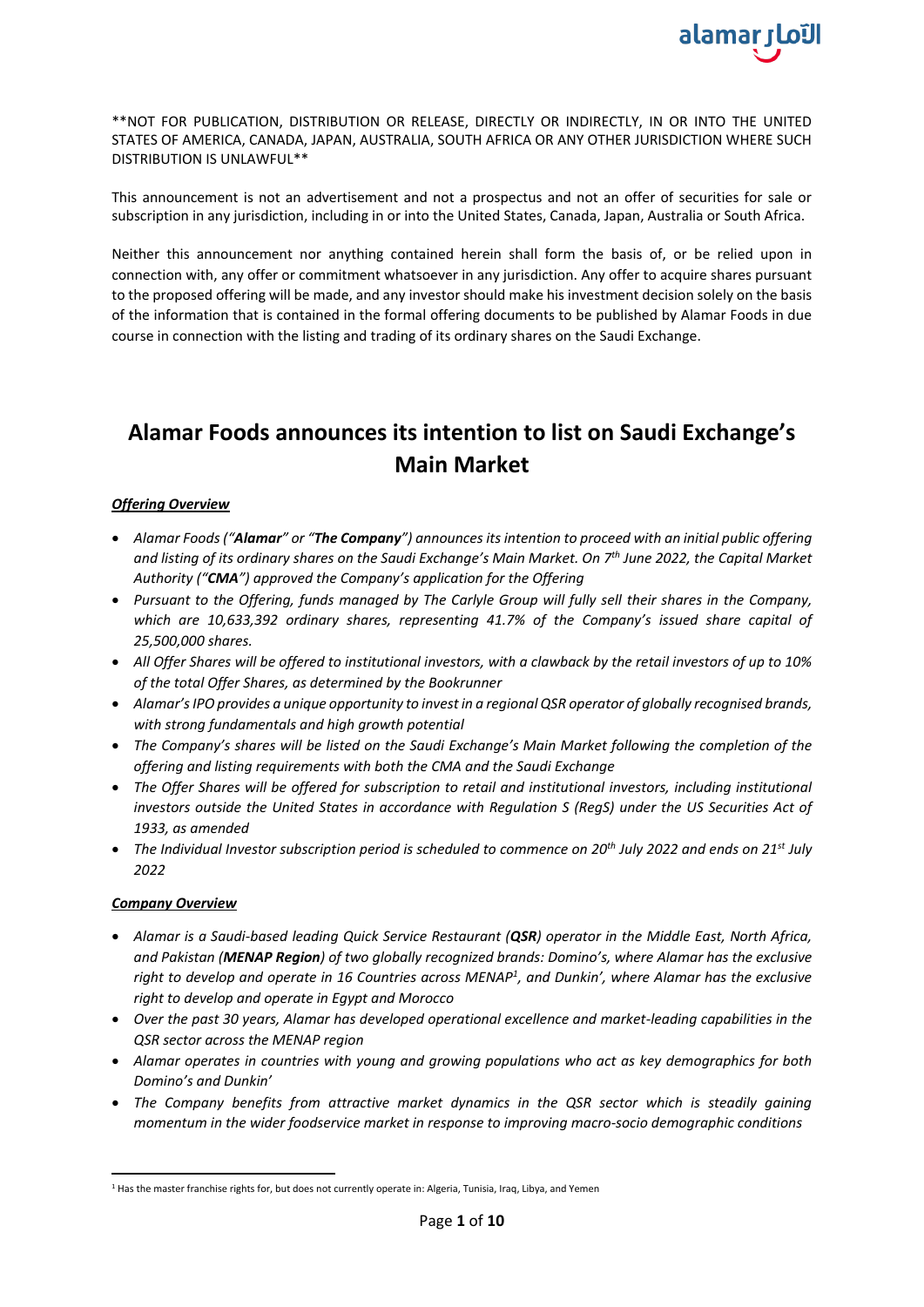

- *Deploying a tech-forward distribution model, Alamar is poised to capture an even greater market share despite the presence of popular international aggregator delivery platforms through proprietary digital channels, Pulse and PathOne, resulting in a tech-enabled in-house fleet of delivery capabilities to create a seamless customer experience from end-to-end*
- *The Company operates a superior omni-channel offering with a highly sophisticated technology platform delivering an exceptional customer experience*
- *Alamar pursues a sustainable development strategy that prioritizes achieving long-term objectives, based on the needs of its stakeholders and opportunities present in the global market*
- *Strong margin expansion and revenue growth was achieved as a result of the financial prudence of Alamar's management team over the past three-year period*

**Riyadh, 9th June 2022** – Alamar Foods ("**Alamar**" or "**The Company**"), a leading Quick Service Restaurant (**QSR**) operator in the Middle East, North Africa, and Pakistan region (MENAP Region) of two globally recognized brands, Domino's and Dunkin', today announces its intention to proceed with an initial public offering ("**IPO**" or the "**Offering**") and listing of its ordinary shares ("**Shares**") on the Saudi Exchange's Main Market.

On 7th June 2022, the Capital Market Authority ("**CMA**") approved the Company's application for the initial public offering of 10,633,392 shares ("**Offer Shares**"), representing 41.7% of the Company's issued share capital, by way of the sale of current shareholders of the Company, funds managed by The Carlyle Group (the "**Selling Shareholders**") of all of their shareholding in the Company. The final offer price of the Offer Shares will be determined post completing the book-building period.

Over the past 30 years, Alamar has demonstrated a long-standing track record in scaling businesses in the MENAP Region, as it has effectively embedded global brands, Domino's and Dunkin', into local culture and generated strong demand. The Company has successfully executed the international rollout of brands during periods of geopolitical volatility in its markets, which is testament to its regional dedication and expertise. Today, almost half of Alamar-operated stores are located outside of Saudi Arabia, compared to approximately 20% of stores a decade ago. Alamar's growth-oriented strategy has facilitated this strong increase due to a robust pipeline of future store openings that have fuelled expansion into new geographies outside of the Company's current footprint, while creating greater headroom to broaden its brand portfolio.

**Ibrahim Abdulaziz AlJammaz, Chairman of Alamar Foods, said:** "Alamar began more than 30 years ago as a Saudi-based family business with ambitions to bring global brands into the Middle Eastern ecosystem. Alamar's journey began with the opening of the first Domino's store in Riyadh, Saudi Arabia, and has since evolved to become the trusted developer and operator of two global household brands, Domino's and Dunkin'. Since inception, Alamar has focused on building first-class delivery capabilities alongside a dedication to continuous innovation, supporting the business to emerge as a leading QSR operator in the region with an impressive international footprint. This IPO is just the beginning of our next phase of growth which I am excited to oversee for the long-term."

**He added:** "The IPO represents an important step in the growth journey of Alamar, enabling the company to capitalize on the strong momentum in the regional QSR sector and create further headroom for innovation and deepen our presence in-market. Leveraging the omni-channel business model and advanced technological capabilities, the Company has established a strong network of local and global partners to deliver an exceptional customer experience both online and in-store that is further bolstered by a highly sophisticated leadership team, based in Saudi Arabia, with a clear vision for the future of the business and the markets in which it operates."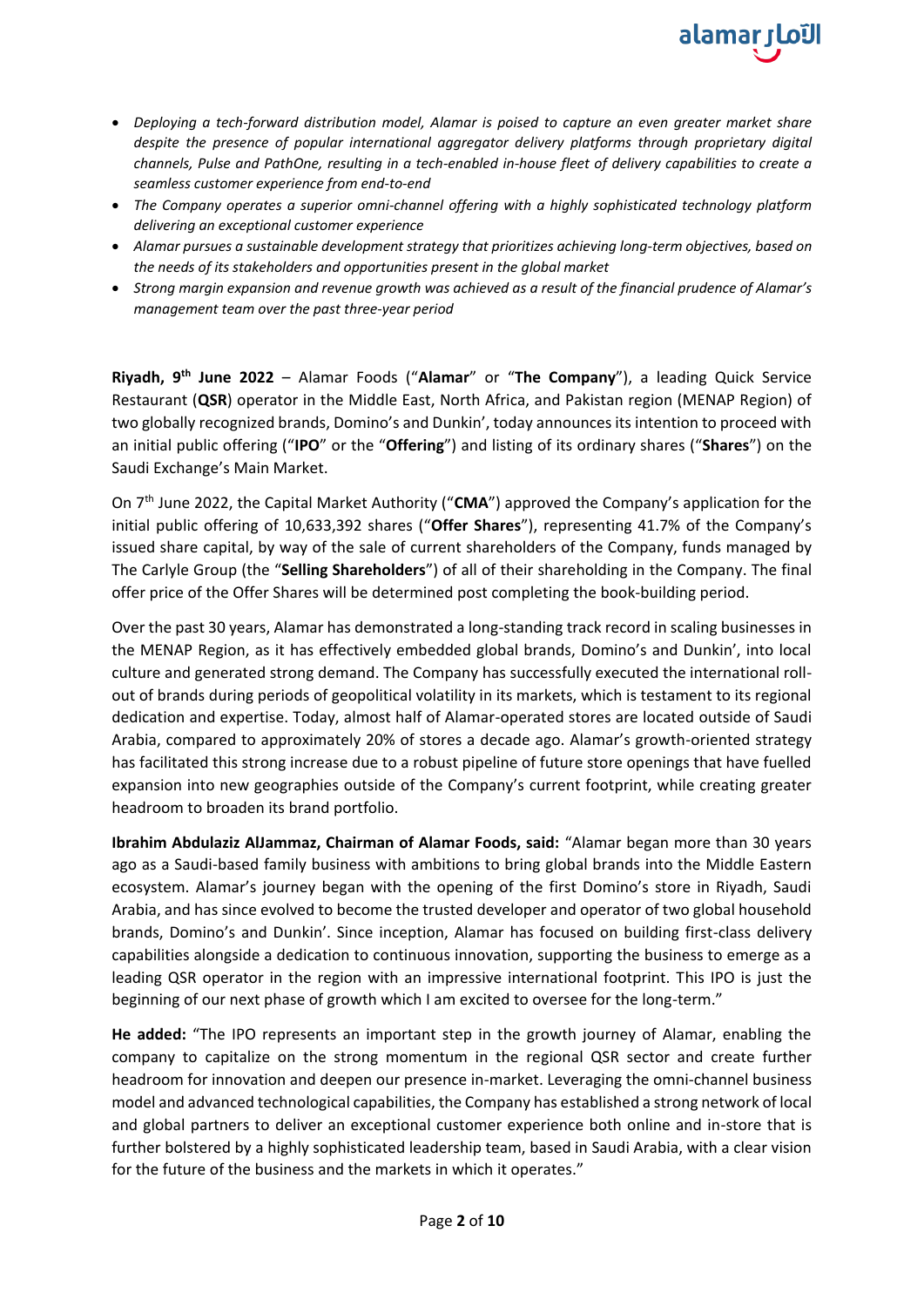

**Filippo Sgattoni, the Group Chief Executive Officer, said:** "Today's announcement marks an important milestone in Alamar's journey. We have a strong track record of profitability while consistently growing our store and geographical footprint, as well as strengthening our operational expertise, which supports our ambition to become the leading player in Saudi Arabia and the wider region. Our vision for the future extends beyond the business, where we seek to make a meaningful impact in the markets where we operate by creating opportunities for local talent and supporting local communities."

**He added:** "We have ambitious development plans for the future that leverage our existing platforms to further grow the business and expand through best-in-class digital and distributional operational infrastructure, including the addition of complementary brands to our portfolio of brands and international expansion."

**Lubna Qunash, Managing Director in the Carlyle Europe Partners advisory team**,**said**: "We are proud to have supported Alamar's journey of growth over the past decade. During this period, the global F&B landscape has dramatically evolved, to which the company has rapidly and successfully responded to. This is testament to its strong leadership team, exceptional customer proposition, and focus on innovation. As a long-standing partner, we are proud to have supported Alamar's transition to becoming a leading player in the region, with a proven track record of entering and growing in new markets."

Alamar is a leading Saudi-based QSR operator in the MENAP region of two globally recognized consumer brands: Domino's, where Alamar has the exclusive right to develop and operate in over 16 countries in the MENAP region, and Dunkin', where Alamar has the exclusive right to develop and operate stores as a franchisee in Egypt and Morocco, with over 560 system-wide stores across 11 countries, as of 2021.

**- ENDS -**

## **About Alamar Foods and its franchise companies**

## **Alamar Foods**

Alamar is a Saudi-based leading Quick Service Restaurant (QSR) operator in the Middle East, North Africa, and Pakistan (MENAP Region) of two globally recognized brands: Domino's, where Alamar has the exclusive right to develop and operate in 16 Countries across MENAP, and Dunkin', where Alamar has the exclusive right to develop and operate stores as a franchisee in Egypt and Morocco.

Alamar has a solid position in the MENAP Region's QSR industry and is a rapidly expanding & diversifying food & beverage group.

From its strategically located headquarters in Saudi Arabia, it has built over the last three decades a solid platform as the exclusive developer and operator of Domino's in the MENAP region and Dunkin' in Egypt and Morocco. Today, it operates over 520 Domino's stores across 11 countries throughout MENAP and over 40 Dunkin' stores in Egypt and Morocco.

The group employs a multicultural workforce of over 4,500 persons from 31 nationalities.

## **Domino's**

Founded in 1960, Domino's Pizza is the largest pizza company in the world, with a significant business in both delivery and carryout pizza. It ranks among the world's top public restaurant brands with a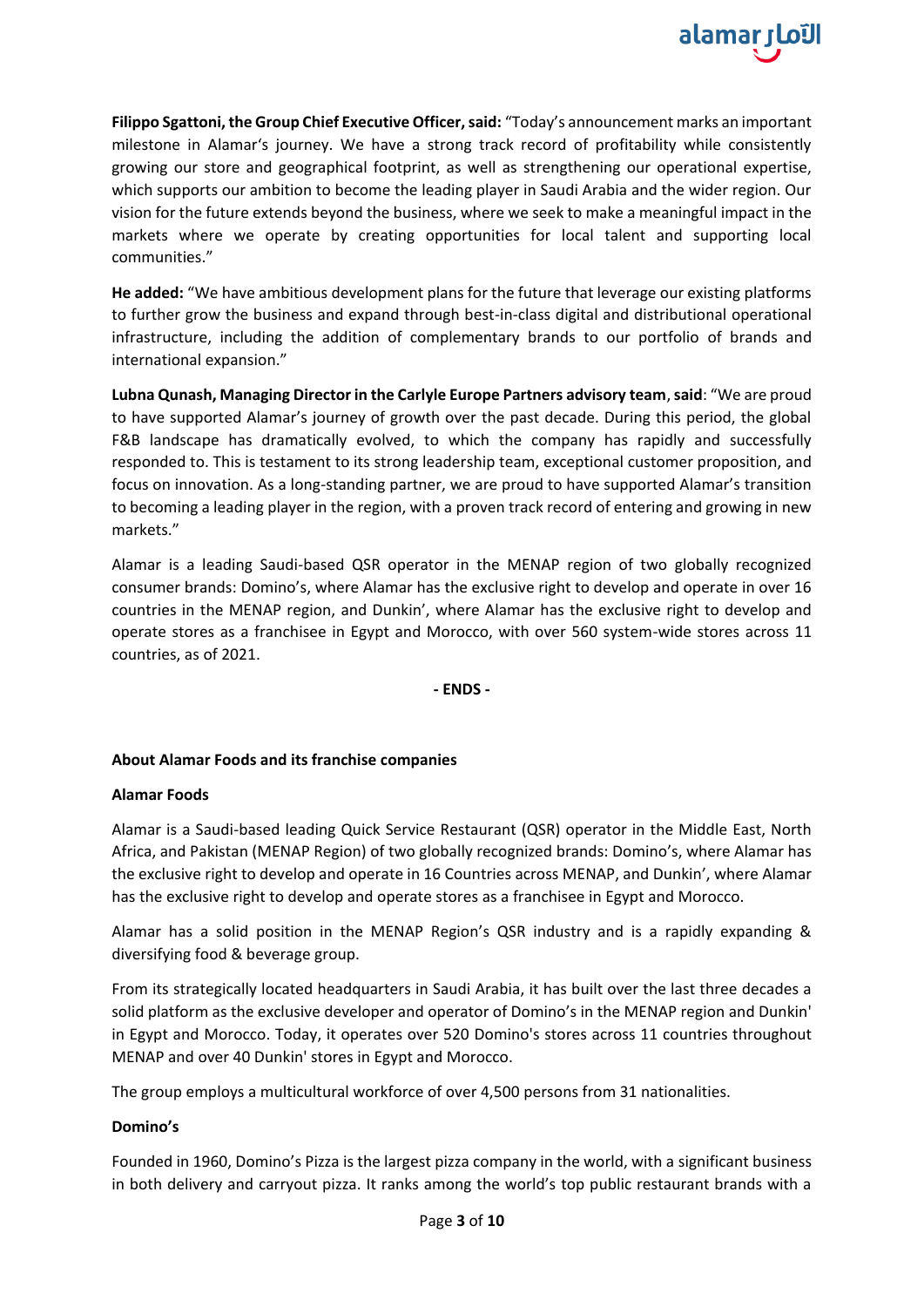global enterprise of more than 18,700 stores in over 90 markets. Domino's had global retail sales of nearly \$17.8 billion in 2021, with over \$8.6 billion in the U.S. and over \$9.1 billion internationally. Emphasis on technology innovation helped Domino's achieve more than half of all global retail sales in 2021 from digital channels.

alamar الآما

## **Dunkin'**

Founded in 1950, Dunkin' is a global favorite all-day, everyday stop for coffee and baked goods. Dunkin' is a market leader in the hot regular/decaf/flavored coffee, iced regular/decaf/flavored coffee, donut, bagel, and muffin categories. Dunkin' has earned a No. 1 ranking for customer loyalty in the coffee category by Brand Keys for 15 years running. The company has more than 12,600 franchised restaurants in 40 countries worldwide. Dunkin' is part of the Inspire Brands family of restaurants. For more information, visit [www.DunkinDonuts.com](http://www.dunkindonuts.com/) and [www.InspireBrands.com.](http://www.inspirebrands.com/)

## **Background to the Offering**

- Offering and Listing on the Main Market of the Saudi Exchange of Saudi Arabia the Offering is comprised of 10,633,392 existing shares to be sold by the Selling Shareholder (the "Offer Shares")
- Immediately following listing, the Company is expected to have a free float of 41.7% of the shares
- With respect to the Offering, the Company appointed HSBC Saudi Arabia as a Financial Advisor, Bookrunner, Lead Manager, and Underwriter (the "Bookrunner" or "Financial Advisor").
- Riyad Bank, Saudi National Bank (SNB), and AlRajhi Bank have been appointed as receiving entities (collectively, the "Receiving Entities") for the Individual Investors tranche.
- The CMA and Saudi Exchange approvals have been obtained for the offering and listing outlined below:
- The Offering will be restricted to the following two groups of investors:
	- **Tranche (A):** Participating Parties: this tranche comprises the parties entitled to participate in the book building process as specified under the Instructions for Book Building Process and Allocation Method in Initial Public Offerings (the "Book Building Instructions") issued by the Capital Market Authority ("CMA") Board pursuant to Resolution No. 2.94-2016 dated 15/10/1437H (corresponding to 20/07/2016G), as amended by CMA Board Resolution No. 3-102-2019 dated 18/01/1441H (corresponding to 17/09/2019G) (collectively the "Participating Parties"). The number of Offer Shares to be provisionally allocated to Participating Parties is 10,633,392 Offer Shares, representing 100% of the total Offer Shares. Final allocation of the Offer Shares will be made after the end of the subscription period for Individual Investors. In the event that Individual Investors (as defined in Tranche B below) subscribe for the Offer Shares allocated thereto, the Bookrunner shall have the right to reduce the number of shares allocated to Participating Parties to a minimum of 9,570,053 Offer Shares, representing 90% of the total Offer Shares.
	- o **Tranche (B):** Individual Investors: this tranche comprises Saudi Arabian natural persons, including any Saudi female divorcee or widow with minor children from a marriage to a non-Saudi, who can subscribe under their names for her own benefit, on the condition that she proves that she is a divorcee or widow and the mother of her minor children, in addition to any non-Saudi natural person who is resident in the Kingdom or any GCC natural persons, provided they have a bank account with one of the Receiving Entities and are allowed to open an investment account (collectively, the "Individual Investors" and each an "Individual Investor," and together with Participating Parties "Subscribers"). Subscription of a person in the name of his divorcee shall be deemed invalid, and if a transaction of this nature is proved to have occurred, the law shall be enforced against such person. If a duplicate subscription is made, the second subscription will be considered void and only the first subscription will be accepted. A maximum of 1,063,339 Offer Shares, representing 10% of the total Offer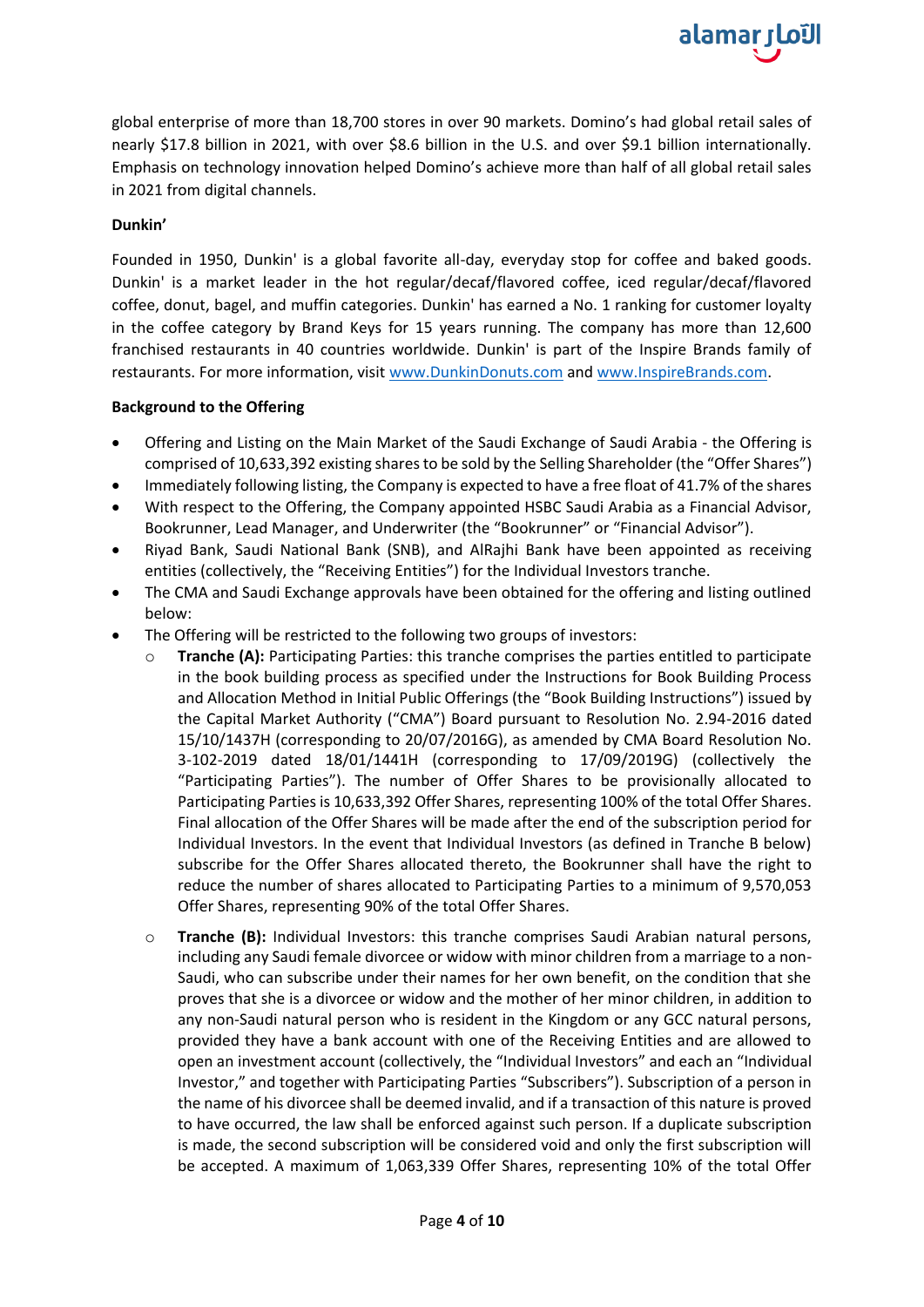

Shares, will be allocated to Individual Investors, provided that Participating Parties subscribe to all the Offer Shares allocated thereto. In the event that Individual Investors subscribe for all the Offer Shares allocated thereto, the Bookrunner shall have the right to reduce the number of shares allocated to Individual Investors in proportion to the number of Offer Shares subscribed for thereby.

- The offer of Offer Shares to Institutional Investors will be made as follows:
	- $\circ$  Institutional Investors registered in the Kingdom may submit a Bid Form or may apply for subscription with the Bookrunners via email during the Book-Building Period to be made available by the Bookrunners. In all cases, Institutional Investors registered in the Kingdom must complete the Institutional Investors Subscription Form after the allocation of Offer Shares based on the number of Offer Shares allocated to them.
	- o Institutional Investors not registered in the Kingdom may apply for subscription with the Bookrunners via telephone or email, and will have to complete and sign a Bid Form. Institutional Investors not registered in the Kingdom must complete the Subscription Form for Participating Parties after the allocation of Offer Shares based on the number of Offer Shares allocated to them.
- The offer of Offer Shares to Individual Subscribers will be made as follows:
	- o Individual Subscribers are required to fill and submit a Retail Subscription Form. Individual Subscribers who have participated in recent initial public offerings in the Kingdom can also subscribe through the internet, telephone banking or automated teller machines ("ATMs") of any of the Receiving Agents branches that offer any or all such services to its customers, provided that the following requirements are satisfied: (i) the Retail Investor must have a bank account at a Receiving Agent which offers such services and (ii) there have been no changes in the personal information or data of the Individual Subscriber since such person's subscription in the last initial public offering.

## **Key Investment Highlights**

## *Leading player in the sector with globally recognized complementary brands*

- Alamar operates highly complementary brands from a product offering perspective, with a wide range of products and strong focus on innovation and personalization through menu localizations, premium offerings, and new product lines to cater to evolving consumer demands
- Alamar is a Saudi-based, leading regional QSR operator in the MENAP region of two global brands, Domino's, where Alamar has the exclusive right to develop and operate in 16 Countries across MENAP*<sup>2</sup>* , and Dunkin', where Alamar has the exclusive right to develop and operate in Egypt and Morocco
	- o In 1992, Alamar successfully opened the first Domino's in the region in Riyadh, Saudi Arabia. Today, it has moved beyond Saudi Arabia to emerge as a truly regional player
	- o With a market share of 43% of the Saudi Arabia pizza QSR market, Domino's is synonymous with its universally recognized logo and storefronts. Alamar currently operates over 520 Domino's stores across MENAP
	- $\circ$  Dunkin' is one of the world's leading coffee and baked goods brands, with nearly 2 billion cups of hot and iced coffee sold each year. Pouring positivity for millions of guests around the world, Dunkin' serves quality coffee and espresso and hand-finished donuts and bakery

<sup>2</sup> Has the master franchise rights for, but does not currently operate in: Algeria, Tunisia, Iraq, Libya, and Yemen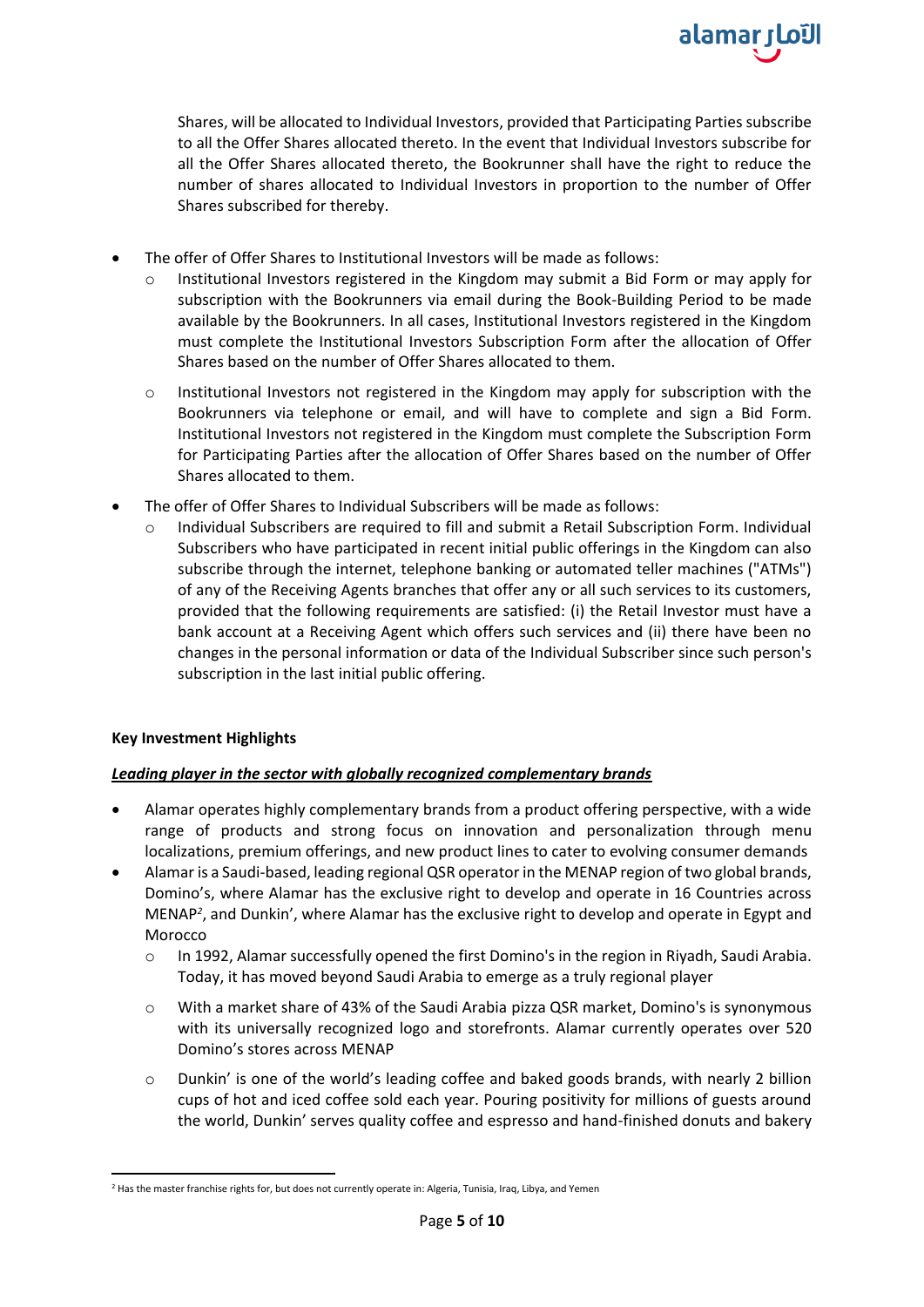

to enjoy in-restaurant and on-the-go. Alamar expanded Dunkin's presence into Egypt in 2015 and Morocco in 2021, and currently operating over 40 stores in Egypt and 4 in Morocco.

## *Operating in an attractive macro and demographic environment with strong potential for future growth*

- Alamar operates in multiple geographies with strong macroeconomic dynamics and a large and growing young population, which are key target demographics for both brands it operates
- GDP per capita across the key markets in MENAP is expected to grow by c.3-4% p.a.<sup>3</sup> over the coming years. Customers are expected to enjoy a material increase to their disposable income which in turn will positively improve demand for Alamar services
- The QSR sector has remained resilient throughout the pandemic when compared to the broader food service market, and is expected to experience higher growth than traditional full-service restaurants
- The long-term growth of the MENAP QSR sector is backed by strong economic prospects and influenced by trends in digitization and increasing popularity of online delivery services
- Alamar is well-positioned to capitalize on these trends given its strong technology infrastructure and market-leading distribution capabilities
- The Company's integrated digital offering continues to drive growth through delivery channels year-on-year with steadily increasing sales per store
- The Company is committed to building thriving ecosystems throughout the region and beyond, creating opportunities for local talented youth in each market where Alamar operates

## *An integrated business model supported by well-invested technology platforms, focused on improving customer experience*

- Alamar's in-house delivery capabilities ensure superior quality and quick delivery which drives customer loyalty and order frequency while generating high margins
- The Company's delivery channel has grown rapidly over the past few years and now accounts for approximately 32% of the overall sales in 2021 compared to 22% in 2019 in the Kingdom of Saudi Arabia
- Alamar's unmatched technology platforms, including the web-based delivery service, mobile application and CRM platform, offer numerous services at the click of a button while enabling the Company to stay on top of trends, capture live data and insights to improve the customer experience and loyalty
- The Company has a strong focus on increasing its store density to facilitate faster delivery and increase brand recognition by ensuring customers can find a Dunkin' or Domino's store "around every corner"
- Alamar's mobile concept units are smaller stores used to widen reach and meet demand dynamically; easily transported to special events or busy work centers
- Alamar regularly upgrades store concepts and designs to ensure a modern aesthetic that enhances the in-store experience for customers as a technologically connected and instagrammable space, employing the globally renowned brand equity of Domino's and Dunkin'

## *A scalable platform with multiple avenues for future growth*

• Alamar is focused on strengthening its operations in its existing markets, expanding geographically, and adding complementary brands to its portfolio

<sup>3</sup> Source: Arthur D. Little analysis, World bank, IMF, S&P, KSA General Authority for Statistics, Worldometer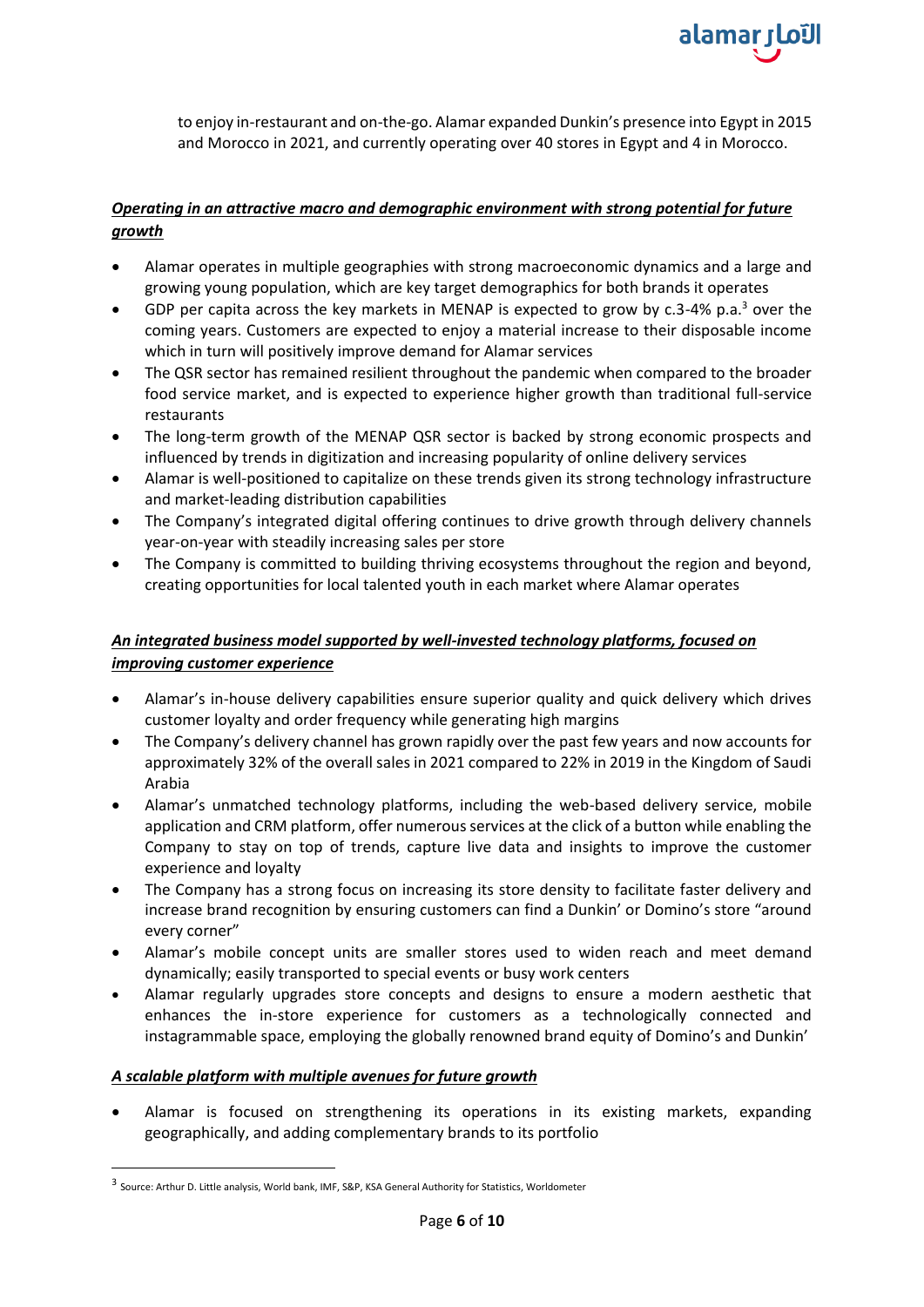

- The business has demonstrated its ability to scale businesses in new markets as it has swiftly integrated global brands into local culture and generated strong demand
- The Company has successfully executed international roll-out of brands during periods of geopolitical volatility in the region, testament to its regional dedication and expertise
- Today, approximately half of Alamar operated stores are located outside Saudi Arabia, compared to approximately 20% of stores a decade ago. Alamar's growth-oriented strategy facilitated such a strong increase throughout the period with a strong pipeline of future store openings to fuel expansion into new geographies outside of the Company's current footprint while creating greater headroom to broaden its brand portfolio
- Over the short- to medium-term, the Company aims to increase organic sales through menu development, customer loyalty programmes, and continuing to strengthen its multi-channel approach

## *A track record of consistent topline growth and profitability*

- Alamar recorded revenue of SAR 868.1 million in 2021, an increase of 21% CAGR compared to SAR 591 million in 2019
- EBITDA grew from SAR 56 million in 2019 to SAR 181 million in 2021, with significant expansion in margins to around 21% in 2021 from 9% in 2019
- Strong growth trajectory across entire geographical footprint with a proven track record of consistently delivering top line growth and store expansion internationally
	- o Saudi Arabia remains the largest market, with strong growth and a revenue CAGR of 21.2% between 2019-2021. Nearly half of the stores are located outside of Saudi Arabia as of FY21
	- $\circ$  The Company has demonstrated its track record of international expansion with its store count outside of Saudi Arabia increasing from 21% to 51% over the last decade
- Proven ability of store roll-out and efficient operations with an average store payback period of less than three years
- Average capex per store amounts to USD 140K 160K for Dunkin' and USD 150K 250K for Domino's
- The Company's sales per corporate store increased from SAR 1.6 million in 2019 to SAR 2.1 million in 2021, seeing a CAGR of over 20% from 2019-2021
	- o Domino's sales account for over 90% of Alamar's revenue and increased at a CAGR of over 20% between 2019-21 driven by higher revenue from Saudi Arabia, United Arab Emirates, and Egypt

## *Alamar Foods has a proven management team with a successful track-record*

- With an average tenure of over 7 years, Alamar's management team transformed the company into a regional leader in the QSR sector and have been recognized for their efforts by numerous corporate awards
	- $\circ$  Alamar have won the Gold Franny award 13 times across 6 different markets since 2018 awarded by Domino's International to honor excellence among franchise owners. This is awarded to teams that demonstrate great service, sales and store growth, give back to their communities, and support fellow franchisees
	- o Named the Regional Manager of the Year in Saudi Arabia and Pakistan by Domino's International recognizing the business' dedication to maintaining high standards and operational excellence
- Alamar is committed to the local communities it serves and prides itself on localizing its offering, from the ingredients it uses to the partners it onboards to its ecosystem. The Company is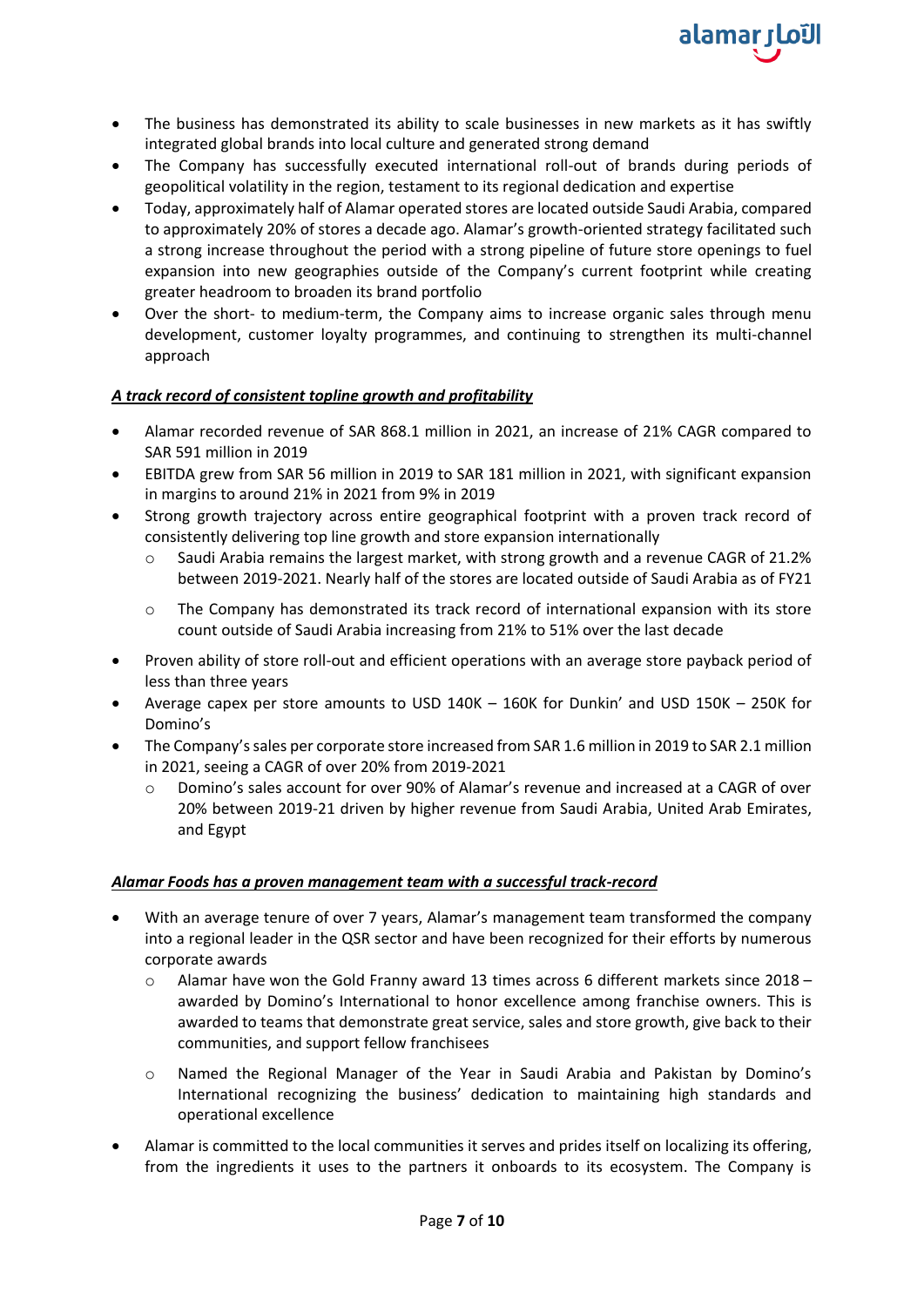

developing a thriving ecosystem of customers, vendors and suppliers, enhancing the experience in Saudi Arabia and beyond

## **Contact details**

| Company                       | <b>Name</b>       | Email                         | Role                                                             |
|-------------------------------|-------------------|-------------------------------|------------------------------------------------------------------|
| <b>Alamar Foods</b>           | Abdullah Abutaleb | Investor.relations@alamar.com | <b>Investor Relations</b>                                        |
| <b>HSBC</b>                   | Mohammed Fannouch | AlamarIPO@hsbcsa.com          | Managing Director, Head of<br><b>Investment Banking Advisory</b> |
| <b>Finsbury Glover Hering</b> | Ahmed Jebur       | Ahmed.jebur@fgh.com           | Director, Communications<br>Advisor (Media enquiries)            |

## **Disclaimer**

The information contained in this announcement is for background purposes only and does not purport to be full or complete. No reliance may be placed by any person for any purpose on the information contained in this announcement or its accuracy, fairness or completeness. The information in this announcement is subject to change. Neither the Company nor the Financial Advisors or their respective affiliates undertake to provide the recipient of this announcement with any additional information, or to update this announcement or to correct any inaccuracies, and the distribution of this announcement shall not be deemed to be any form of commitment on the part of the Company or the Financial Advisors to proceed with the Offering or any transaction or arrangement referred to therein. The contents of this announcement are not to be construed as legal, financial or tax advice.

The distribution of this announcement may be restricted by law in certain jurisdictions and persons into whose possession any document or other information referred to herein comes should inform themselves about and observe any such restriction. Any failure to comply with these restrictions may constitute a violation of the securities laws of any such jurisdiction.

This announcement is not an offer for sale of securities of the Company, directly or indirectly, in or into the United States. The Offer Shares may not be offered or sold in the United States unless registered under the US Securities Act of 1933, as amended (the "**Securities Act**"), or offered in a transaction exempt from, or not subject to, the registration requirements of the Securities Act. The Company has not registered and does not intend to register any portion of the Offer Shares under the Securities Act or the laws of any state in the United States or to conduct a public offering of any securities in the United States. Copies of this announcement are not being, and may not be, distributed, forwarded or otherwise sent, directly or indirectly, in or into the United States.

This announcement does not contain or constitute an offer of, or the solicitation of an offer to buy, the Offer Shares to any person in the United States, Australia, Canada, South Africa or Japan or in any jurisdiction to whom or in which such offer or solicitation is unlawful. The offer and sale of the Offer Shares has not been and will not be registered under the applicable securities laws of Australia, Canada, South Africa or Japan. Subject to certain exceptions, the Offer Shares may not be offered or sold in Australia, Canada, South Africa or Japan or to, or for the account or benefit of, any national, resident or citizen of Australia, Canada, South Africa or Japan. There will be no public offer of the Offer Shares in the United States, Australia, Canada, South Africa or Japan.

In the European Economic Area (the "**EEA**"), this communication is only addressed to and directed at persons in member states of the EEA who are "qualified investors" within the meaning of Article 2(e)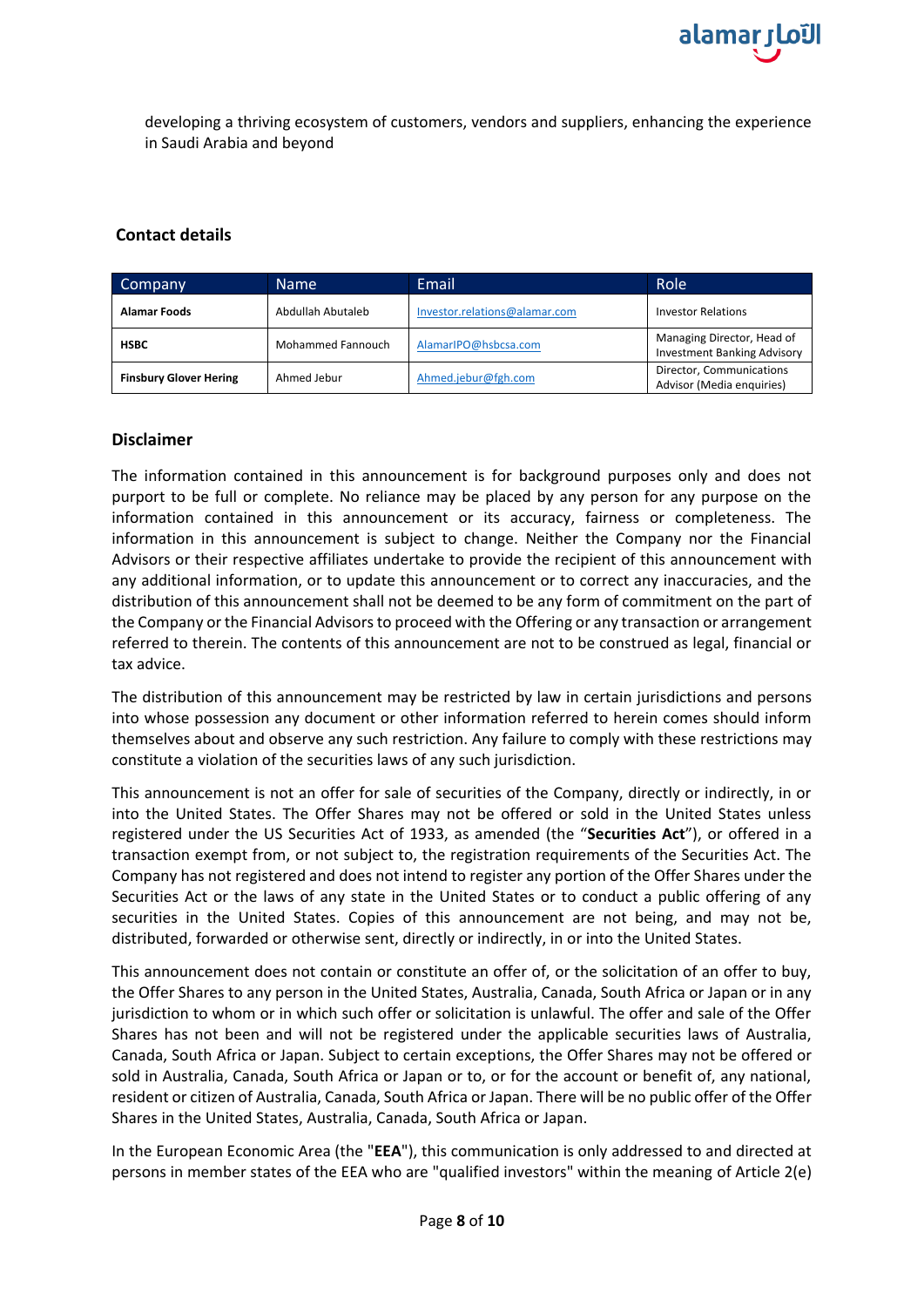

of Regulation (EU) 2017/1129 (as amended) ("Qualified Investors"). In the United Kingdom, this communication is only addressed to and directed at persons who are "qualified investors" within the meaning of Article 2(e) of Regulation (EU) 2017/1129 (as amended), which forms part of UK law by virtue of the European Union (Withdrawal) Act 2018, who are also: (i) persons having professional experience in matters relating to investments who fall within the definition of "investment professionals" in Article 19(5) of the Financial Services and Markets Act 2000 (Financial Promotion) Order 2005 (the "**Order**"); or (ii) high net worth entities falling within Article 49(2)(a) to (d) of the Order; or (iii) are other persons to whom it may otherwise lawfully be communicated (all such persons referred to in (i), (ii) and (iii) together being "**Relevant Persons**"). This communication must not be acted or relied on (i) in the United Kingdom, by persons who are not Relevant Persons and (ii) in any member state of the EEA by persons who are not Qualified Investors. Any investment activity to which this communication relates (i) in the United Kingdom is available only to, and may be engaged in only with, Relevant Persons; and (ii) in any member state of the EEA is available only to, and may be engaged only with, Qualified Investors.

This announcement is being distributed subject to the provisions of the Rules on the Offer of Securities and Continuing Obligations ("**OSCO Rules**") issued by the CMA, and should not result in any binding undertakings to acquire shares or subscribe in the Offering. This announcement is for information purposes only and under no circumstances shall constitute an offer or invitation, or form the basis for a decision, to invest in any securities of the Company. Neither this announcement nor anything contained herein shall form the basis of, or be relied upon in connection with, any offer or commitment whatsoever in any jurisdiction. Investors may only subscribe in the Offer Shares on the basis of the CMA approved Arabic language prospectus to be issued and published in due course (the "**Local Prospectus**"). The information in this announcement is subject to change. In accordance with Article 33(d) of the OSCO Rules, copies of the Prospectus will, following publication, be available on the websites of the Company at [www.alamar.com,](http://www.alamar.com/) the Saudi Exchange a[t www.saudiexchange.sa,](http://www.saudiexchange.sa/) the CMA a[t www.cma.org.sa](http://www.cma.org.sa/) and each of the Financial Advisors.

This announcement is not an offer document for the purposes of the OSCO Rules and should not be construed as such. The CMA and the Saudi Exchange do not take any responsibility for the contents of this announcement, do not make any representations as to its accuracy or completeness, and expressly disclaim any liability whatsoever for any loss arising from, or incurred in reliance upon, any part of this announcement.

The international offering circular prepared in connection with the Offering (the "**International Offering Circular**") is the sole legally binding document containing information about the Company and the Offering outside of Saudi Arabia. In the event of any discrepancy between this announcement and the Local Prospectus and/or the International Offering Circular, as the case may be, the Local Prospectus and/or the International Offering Circular will prevail.

This announcement may include statements that are, or may be deemed to be, "forward-looking statements". Any forward-looking statements reflect the Company's current view with respect to future events and are subject to risks relating to future events and other risks, uncertainties and assumptions relating to the Company's business, results of operations, financial position, liquidity, prospects, growth or strategies. Many factors could cause the actual results to differ materially from those expressed or implied by any such forward-looking statements, including, among other things, risks specifically related to the Company and its operations, the development of global economic and industry conditions, and the impact of economic, political and social developments in Saudi Arabia. Forward-looking statements speak only as of the date they are made and the Company does not assume any obligations to update any forward-looking statements.

There is no guarantee that the Offering will occur and you should not base your financial decisions on the Company's intentions in relation to the Offering at this stage. Acquiring Offer Shares to which this